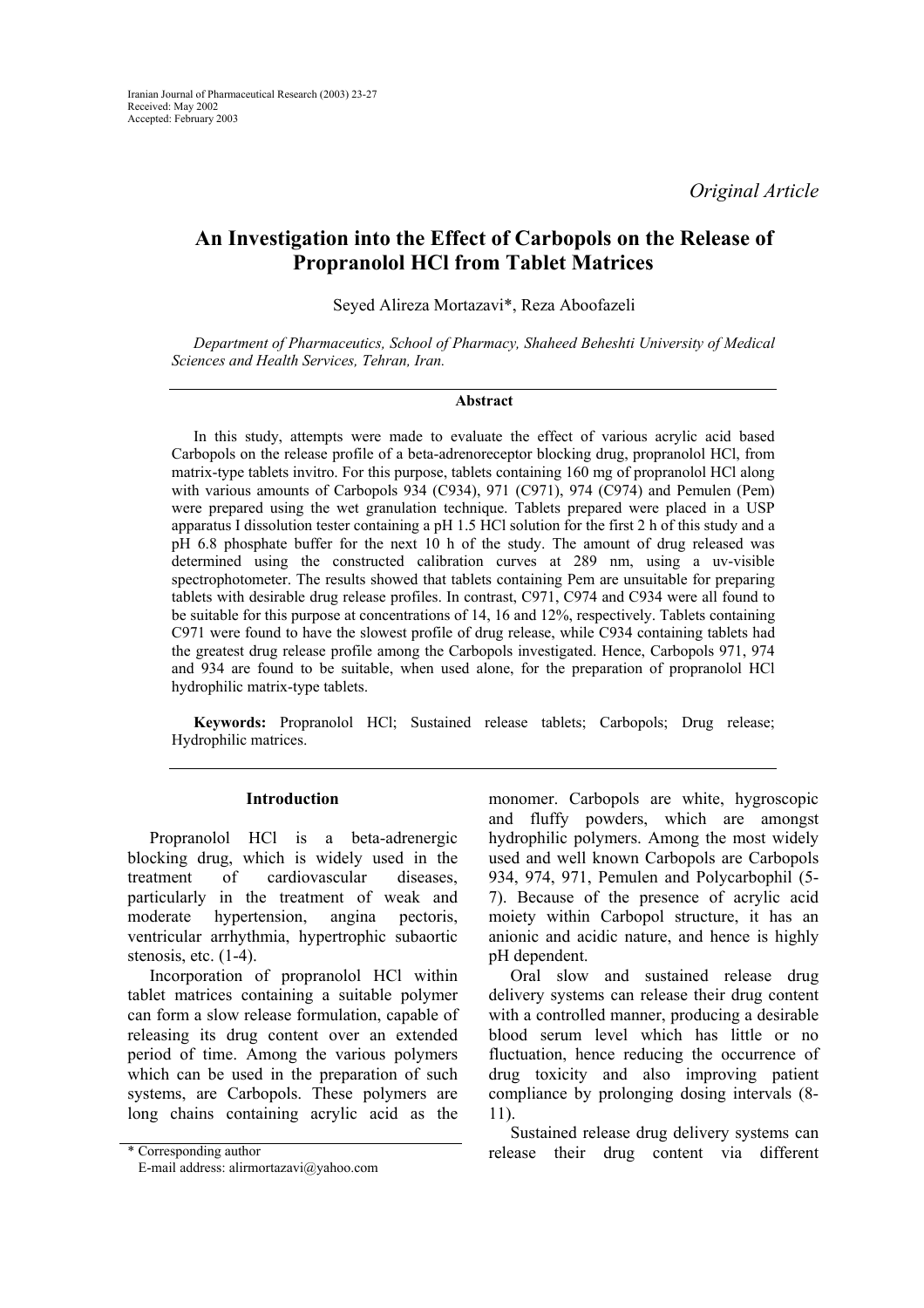mechanisms such as diffusion, dissolution, erosion, etc., usually producing a zero order or Higuchi model of drug release (12). Care must be taken to formulate a dosage form which can maintain a uniform blood concentration profile within the therapeutic window of the drug.

Various methods could be used for the preparation of oral sustained release dosage forms. Among these methods, the use of hydrophilic polymeric matrices is popular. The polymer used absorbs water from the surrounding medium, resulting in the formation of a swollen barrier which will gradually dissolve or erode, and through which drug molecules will be released (8). As mentioned before, Carbopols belong to this group of polymers.

Previous studies have been aimed in the use of hydrophilic matrices containing hydroxypropylmethyl cellulose, hydroxypropyl cellulose, or their combination with hydrophobic polymers such as ethyl cellulose for the preparation of sustained release matrixtype formulations and in particular propranolol HCl (13-20).

In this study, attempts were made to investigate the effect of Carbopols on the release of propranolol HCl from tablet matrices invitro.

## **Experimental**

## **Materials**

Propranolol HCl powder was purchased from Tolidaru Pharmaceutical Co., (Tehran, Iran). Various Carbopols including Carbopol 934 (C934), Carbopol 971 (C971), Carbopol 974 (C974) and Pemulen (Pem.) were obtained from B.F. Goodrich Co., (U.K).

Microfine cellulose (Elcema 100) was obtained from Degussa-Via Co.; polyvinylpyrrolidone (K-25) from ISP Technologie Inc.; chloroform, hydrochloric acid and phosphate buffer from Merck Chemical Co., (Germany). Talc powder and magnesium stearate were obtained as a gift by Tolidaru Pharmaceutical Co., (Tehran, Iran).

## **Methods**

## *Preparation of tablets*

Matrix-type tablets containing 160 mg of propranolol HCl powder along with various amounts of Carbopols C934, C974, C971 and

Pem were prepared by compression using a single punch tablet press, equipped with 9 mm shallow concave punches. In these studies the technique of wet granulation was used for the preparation of tablets. For this purpose chloroform was employed as the granulation solvent, and polyvinylpyrrolidone as the binder. The other inactive ingredients added to formulation for the preparation of tablets were microfine cellulose as filler and compression aid, talc powder as glidant and magnesium stearate as lubricant.

In order to prepare tablets, all the ingredients except magnesium stearate were passed through a 60 mesh sieve to obtain uniform particles. Next, they were completely mixed and granulated using a laboratory granulator equipped with a 1.25 mm sieve. Granules obtained were air dried at room temperature for 24 h, passed through a 35 mesh sieve and then a 60 mesh sieve, and finally compressed into tablets.

## *Construction of calibration curves*

In order to determine the amount of drug released from tablets prepared, calibration curves of propranolol HCl in pH 1.5 hydrochloric acid and pH 6.8 phosphate buffer were constructed. For this purpose, solutions containing propranolol HCl in the range of 20-80 mg/l for pH 1.5 hydrochloric acid and 20-120 mg/l for pH 6.8 phosphate buffer were prepared and their absorbances were determined at 289 nm, using a uv-visible spectrophotometer. Both graphs were found to be linear and hence used to determine the amount of propranolol HCl released from tablets.

## *Drug release studies*

The amount of propranolol HCl released from various tablet formulations prepared was determined using a USP apparatus I (rotating basket) dissolution tester set at 100 rpm and a temperature of  $37 \pm 0.5^{\circ}$ C. First of all, tablets were placed in 900 ml of a pH 1.5 hydrochloric acid solution for 2 h and 5ml samples were taken after 0.75 and 2 h, whilst keeping volume of the dissolution medium constant by replacing the volumes removed. After 2 h the dissolution medium was completely removed and replaced with 900 ml of pH 6.8 phosphate buffer solution. Again 5 ml samples were removed and the amount of propranolol HCl released, determined over a period of 10 h. The sampling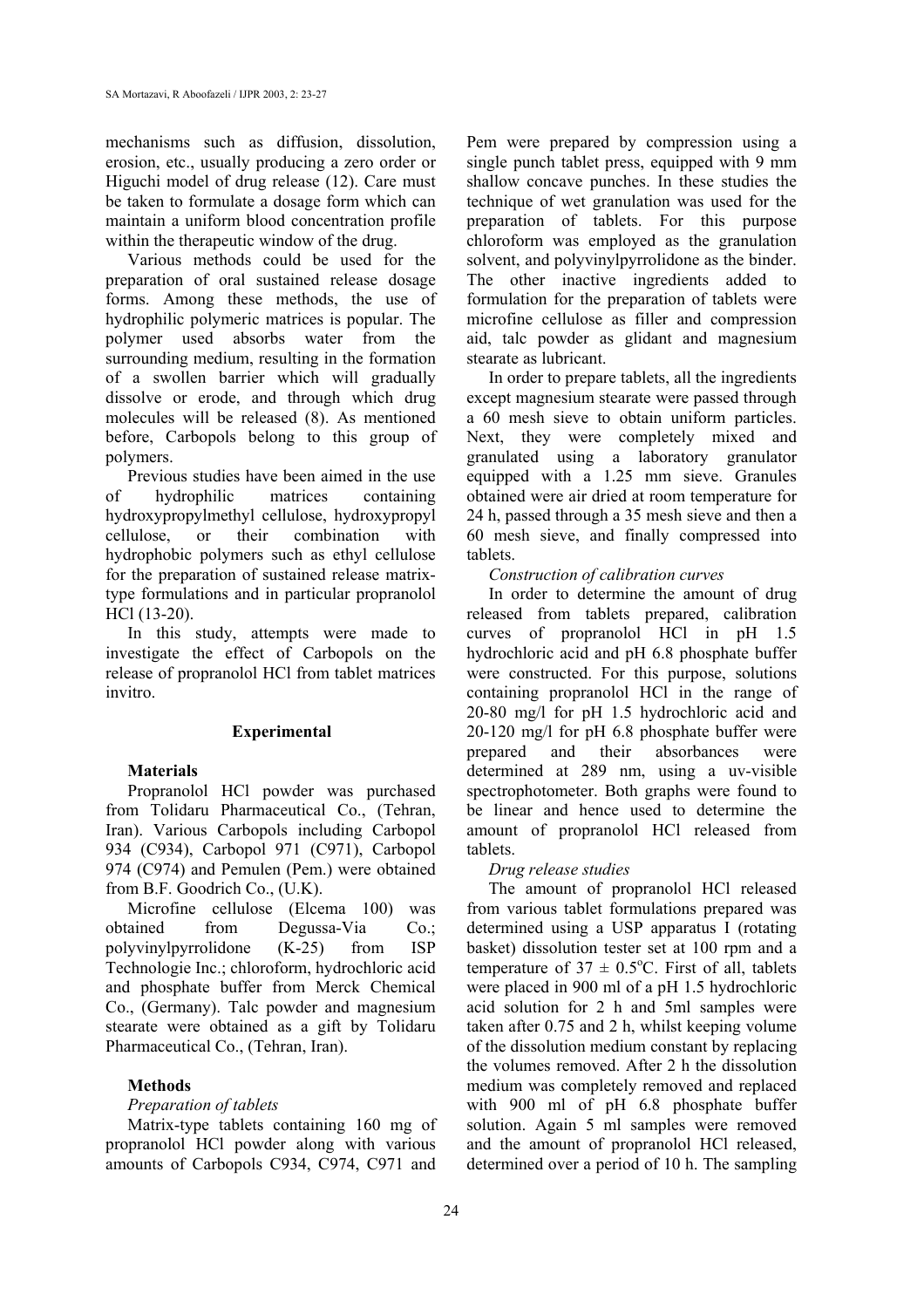

**Figure 1.** Propranolol HCl release profile from matrix-type tablets containing 14% C971 ( $n=3$ , mean  $\pm$  standard deviation).

interval was 1 h, and again the volume of the dissolution medium was kept constant throughout the study by replacing the 5 ml samples removed with equal volumes of pH 6.8 phosphate buffer.

#### **Results and Discussion**

Propranolol HCl is an important cardiovascular drug and the preparation of a sustained release formulation from this drug can be highly beneficial for patients using it.

As mentioned before, the use of hydrophilic polymeric matrices can provide a useful mean of retarding the release rate of drugs. Hence, this study was carried out to determine the effect of various acrylic acid based Carbopols, which are hydrophilic polymers, on the release of propranolol HCl from tablet matrices



**Figure 2.** Propranolol HCl release profile from matrix- type tablets containing  $16\%$  C974 (n=3, mean  $\pm$  standard deviation).

containing various amounts of these polymers. In order to evaluate the amount of drug released at different time intervals, the monograph of extended release propranolol HCl capsules in USP (21) was used. The monograph of capsules was used since no monograph was mentioned in USP for its extended releases tablets. Based on this monograph, less than 30% of drug content (propranolol HCl) should be released after 0.75 h, 35-60% after 2 h, 55-80% after 4 h, 70-95% after 7 h and 82-110% after 12 h.

When investigating the influence of C971 on the release rate of propranolol HCl from tablet matrices, polymer concentrations ranging from 10-40% were used. At higher than 20% polymer content, the drug release rate was far too slow, falling outside the acceptable USP limits. On the other hand, at concentrations less than 10%, the release rate was too fast and tablets tended to dissolve quickly, making them unsuitable for use. Eventually it was found that tablets containing 14% C971 can provide desirable release profile (Figure 1).

Next, the effect of C974 on the release of propranolol HCl from matrix-type tablets was investigated. Tablets containing less than 12% polymer were found to release their drug content with a fast and undesirable rate. On the other hand, tablets containing more than 20% polymer were found to release their drug content too slow and again produced an undesirable drug release profile. A polymer concentration ranging from 15-18% was found to be suitable for producing a desirable drug release profile. Ultimately, tablets containing 16% C974 were found to produce the most suitable drug release profile (Figure 2).

When considering the effect of C934 on the release rate of propranolol HCl from matrixtype tablets, polymer concentrations less than 10% and over 15% were found to produce undesirable drug release profiles. Overall, polymer concentrations ranging between 12-15% were found to be suitable, capable of producing acceptable drug release profiles. Nevertheless, a C934 content of 12% was found to provide the best drug release profile and hence was chosen as the desirable formulation. The drug release profile obtained with this formulation (containing 12% C934) is shown in figure 3.

Finally, when examining the effect of Pem on the release rate and profile of propranolol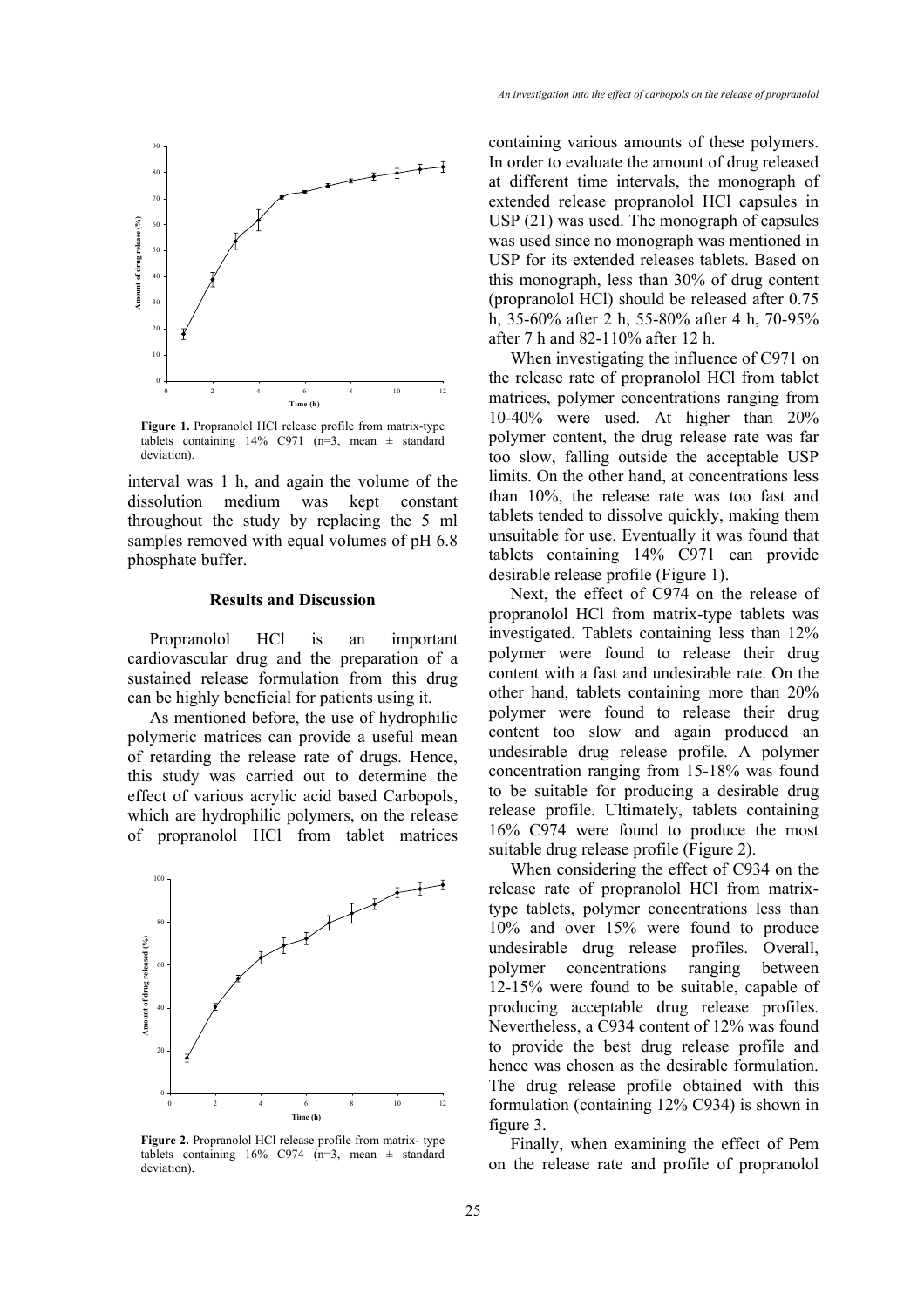

**Figure 3.** Propranolol HCl release profile from matrix- type tablets containing  $12\%$  C934 (n=3, mean  $\pm$  standard deviation).

HCl release, it was found that polymer contents above 15% resulted in relatively slow and unacceptable drug release profiles. Reducing the amount of polymer present within the formulation from 15% to 12% slightly improved the drug release profile, but still unsuitable in terms of the acceptable USP limits. Further reduction in the polymer content resulted in the formation of tablets with undesirable hardness, which disintegrated after a short period of time in the dissolution vessel. Hence, Pem was found to be unsuitable for use alone as a retarding agent for the preparation of matrix-type propranolol HCl tablets. However, it is possible that its use along with other Carbopols could provide a suitable base for drug release. Also, it should be noted that the use of Pem in quickly hydrating hydrophilic matrices could help to reduce their hydration rate, making them suitable as bases for sustained release formulations.

Overall, among the three Carbopols (C934, C971 and C974) found suitable for preparing matrix-type propranolol HCl tablets, C971 produced tablets with the slowest drug release rate over 12 h. On the other hand, C934 resulted in the fastest drug release rate among the three polymers studied. C974 containing tablets resulted in a drug release profile which was more than C971 containing tablets, but less than C934 containing tablets. Carbopols 971, 974 and 934 all contain acrylic acid as the monomer, but nevertheless, they have different chain lengths, cross-linking agents and

percentage of cross-linking agent. These rather important parameters could result in the differences observed in the drug releasing ability of these polymers.

The kinetic of propranolol HCl release from these tablets was also assessed. The kinetic models evaluated were zero order, first order and Higuchi model (drug release vs. √time). The results obtained by assessing the drug release profiles showed that over a period of 12 h, C934 containing tablets most likely follow a Higuchi profile of drug release  $(r =$ 0.9906). With the other two Carbopols (C971 and C974), the profile of drug release seems to be close to both the zero order (for C971  $r = 0.9888$  and for C974  $r = 0.9866$  and Higuchi model ( $r = 0.9809$  for C971 and  $r = 0.9861$  for C974). This means that the drug release profile could swing between these two models and does not follow a single distinct profile of drug release. Ideally, the profile of drug release is best to follow a zero order pattern. This is because a zero order pattern of drug release could minimize fluctuation within the blood serum levels of the drug. However, achieving a zero order pattern of drug release is not always easy to obtain and with a lot of sustained release oral tablet matrices, a Higuchi profile of drug release is obtained.

In conclusion, C971, C974 and C934 are found to be suitable, when used alone, as bases for preparing hydrophilic tablet matrices containing the drug propranolol HCl.

#### **References**

- (1) Prichard BN, Graham BR and Cruickshank JM. New approaches to the use of beta blocking drugs in hypertension. *J. Hum. Hypertens.* (2000) Suppl. 1: S63-68
- (2) Solomon AJ, Greenberg MD, Kilborn MJ and Katz NM. Amiodarone versus a beta blocker to prevent atrial fibrillation after cardiovascular surgery. *Am. Heart J.* (2001) 142: 811-815
- (3) Acanfora D, Pinna GD, Gheorghiade M, Trojano L, Furgi G, Maestri R, Picone C, Iannuzzi GL, Marciano F and Rengo K. Effect of beta-blokade on the premature ventricular beats/heart rate relation and heart rate variability in patients with coronary heart disease and severe ventricular arrhythmias. *Am. J. Ther.* (2000) 7: 229-236
- (4) Doi M, Yano M, Kobayashi S, Kohno M, Tokuhisa T, Okuda S, Suetsugu M, Hisamatsu Y, Ohkusa T and Matsuzaki M. Propranolol prevents the development of heart failure by restoring FKBP